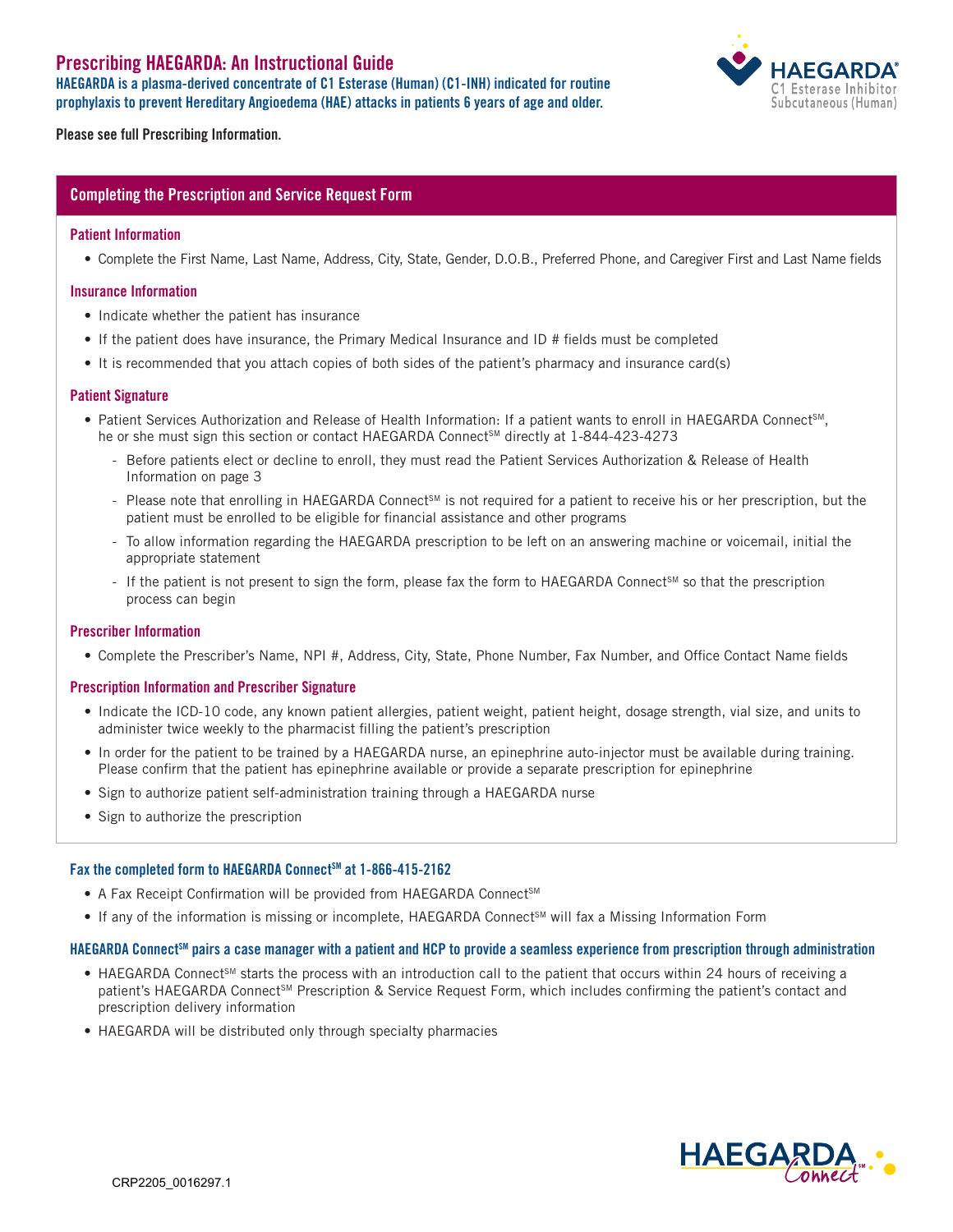# **HAEGARDA Connect<sup>™</sup> Prescription & Service Request Form**

# Fax completed form to **1-866-415-2162** Phone **1-844-HAEGARDA** (1-844-423-4273)



| <b>Patient Information</b>                                                                                                                                                                                                                                                                                                                                                                                                                                                                                                                                                                                                                                                                                                                                                                                                                                                                                              |                                            |                    |                            |                 |                       |                                                                                                                                                                                                                                      |                                                                                                                                                                                                                                                                                                                         |                          |                                                       | $\Box$ Check here if information is included on additional pages |
|-------------------------------------------------------------------------------------------------------------------------------------------------------------------------------------------------------------------------------------------------------------------------------------------------------------------------------------------------------------------------------------------------------------------------------------------------------------------------------------------------------------------------------------------------------------------------------------------------------------------------------------------------------------------------------------------------------------------------------------------------------------------------------------------------------------------------------------------------------------------------------------------------------------------------|--------------------------------------------|--------------------|----------------------------|-----------------|-----------------------|--------------------------------------------------------------------------------------------------------------------------------------------------------------------------------------------------------------------------------------|-------------------------------------------------------------------------------------------------------------------------------------------------------------------------------------------------------------------------------------------------------------------------------------------------------------------------|--------------------------|-------------------------------------------------------|------------------------------------------------------------------|
| First name                                                                                                                                                                                                                                                                                                                                                                                                                                                                                                                                                                                                                                                                                                                                                                                                                                                                                                              |                                            | M.I.               |                            |                 | Last name             |                                                                                                                                                                                                                                      |                                                                                                                                                                                                                                                                                                                         |                          |                                                       |                                                                  |
| Address                                                                                                                                                                                                                                                                                                                                                                                                                                                                                                                                                                                                                                                                                                                                                                                                                                                                                                                 |                                            |                    |                            | City            |                       | $\boxed{\blacktriangledown}$ Zip<br>State                                                                                                                                                                                            |                                                                                                                                                                                                                                                                                                                         |                          |                                                       |                                                                  |
| <b>DOB</b>                                                                                                                                                                                                                                                                                                                                                                                                                                                                                                                                                                                                                                                                                                                                                                                                                                                                                                              |                                            | Gender □ M □ F     |                            |                 | Age                   | SSN (last 4 digits only)                                                                                                                                                                                                             |                                                                                                                                                                                                                                                                                                                         |                          |                                                       |                                                                  |
| Mobile phone #                                                                                                                                                                                                                                                                                                                                                                                                                                                                                                                                                                                                                                                                                                                                                                                                                                                                                                          |                                            | Home phone #       |                            |                 | Work phone #          |                                                                                                                                                                                                                                      |                                                                                                                                                                                                                                                                                                                         |                          |                                                       |                                                                  |
| Email address                                                                                                                                                                                                                                                                                                                                                                                                                                                                                                                                                                                                                                                                                                                                                                                                                                                                                                           |                                            |                    | Primary language □ English |                 |                       | $\Box$ Spanish $\Box$ Other (Please specify)                                                                                                                                                                                         |                                                                                                                                                                                                                                                                                                                         |                          |                                                       |                                                                  |
| Caregiver first name                                                                                                                                                                                                                                                                                                                                                                                                                                                                                                                                                                                                                                                                                                                                                                                                                                                                                                    |                                            | Last name          |                            |                 |                       | Phone #                                                                                                                                                                                                                              |                                                                                                                                                                                                                                                                                                                         |                          | Relationship to patient                               |                                                                  |
| <b>Insurance Information</b>                                                                                                                                                                                                                                                                                                                                                                                                                                                                                                                                                                                                                                                                                                                                                                                                                                                                                            |                                            |                    |                            |                 |                       |                                                                                                                                                                                                                                      |                                                                                                                                                                                                                                                                                                                         |                          |                                                       |                                                                  |
| Does patient have insurance? $\square$ Yes $\square$ No<br>Is patient eligible for Medicare? $\square$ Yes $\square$ No                                                                                                                                                                                                                                                                                                                                                                                                                                                                                                                                                                                                                                                                                                                                                                                                 |                                            |                    |                            |                 |                       |                                                                                                                                                                                                                                      |                                                                                                                                                                                                                                                                                                                         |                          |                                                       |                                                                  |
| Insurance phone #<br><b>Primary insurance</b>                                                                                                                                                                                                                                                                                                                                                                                                                                                                                                                                                                                                                                                                                                                                                                                                                                                                           |                                            |                    |                            |                 |                       | Policy # / Member ID                                                                                                                                                                                                                 | Group #                                                                                                                                                                                                                                                                                                                 |                          |                                                       |                                                                  |
| Policy holder's name                                                                                                                                                                                                                                                                                                                                                                                                                                                                                                                                                                                                                                                                                                                                                                                                                                                                                                    |                                            |                    |                            |                 |                       | Relationship to patient                                                                                                                                                                                                              |                                                                                                                                                                                                                                                                                                                         |                          |                                                       |                                                                  |
| Policy holder's DOB                                                                                                                                                                                                                                                                                                                                                                                                                                                                                                                                                                                                                                                                                                                                                                                                                                                                                                     |                                            |                    |                            |                 |                       | Policy holder's employer (if available)                                                                                                                                                                                              |                                                                                                                                                                                                                                                                                                                         |                          |                                                       |                                                                  |
| Prescription card $\Box$ Yes $\Box$ No                                                                                                                                                                                                                                                                                                                                                                                                                                                                                                                                                                                                                                                                                                                                                                                                                                                                                  |                                            | Pharmacy plan name |                            |                 | Pharmacy plan phone # |                                                                                                                                                                                                                                      |                                                                                                                                                                                                                                                                                                                         |                          |                                                       |                                                                  |
| Policy ID                                                                                                                                                                                                                                                                                                                                                                                                                                                                                                                                                                                                                                                                                                                                                                                                                                                                                                               |                                            | Group #            |                            |                 | Rx PCN #<br>Rx Bin #  |                                                                                                                                                                                                                                      |                                                                                                                                                                                                                                                                                                                         |                          |                                                       |                                                                  |
| <b>Secondary insurance</b>                                                                                                                                                                                                                                                                                                                                                                                                                                                                                                                                                                                                                                                                                                                                                                                                                                                                                              |                                            | Insurance phone #  |                            |                 |                       | Policy # / Member ID:                                                                                                                                                                                                                | Group #                                                                                                                                                                                                                                                                                                                 |                          |                                                       |                                                                  |
| Policy holder's name                                                                                                                                                                                                                                                                                                                                                                                                                                                                                                                                                                                                                                                                                                                                                                                                                                                                                                    |                                            |                    |                            |                 |                       | Relationship to patient                                                                                                                                                                                                              |                                                                                                                                                                                                                                                                                                                         |                          |                                                       |                                                                  |
| Policy holder's DOB                                                                                                                                                                                                                                                                                                                                                                                                                                                                                                                                                                                                                                                                                                                                                                                                                                                                                                     |                                            |                    |                            |                 |                       |                                                                                                                                                                                                                                      | Patient guardian name (if applicable)                                                                                                                                                                                                                                                                                   |                          |                                                       |                                                                  |
| I have read and agree to the Patient Services Authorization and Release of Health Information on page 3.<br>(Signature and date may be required to receive certain services)<br>SIGN <sub>N</sub>                                                                                                                                                                                                                                                                                                                                                                                                                                                                                                                                                                                                                                                                                                                       |                                            |                    |                            |                 |                       |                                                                                                                                                                                                                                      | The initials to the left denote that I authorize<br>HAEGARDA Connect <sup>sM</sup> to leave information regarding<br>my HAEGARDA prescription, insurance coverage, and<br><b>Initial Here</b><br>Specialty Pharmacy Provider on my voicemail or alternate<br>contact _________________________(participation optional). |                          |                                                       |                                                                  |
| <b>Patient Signature</b>                                                                                                                                                                                                                                                                                                                                                                                                                                                                                                                                                                                                                                                                                                                                                                                                                                                                                                |                                            |                    |                            | Date (REQUIRED) |                       |                                                                                                                                                                                                                                      |                                                                                                                                                                                                                                                                                                                         |                          |                                                       |                                                                  |
| <b>Prescriber Information</b>                                                                                                                                                                                                                                                                                                                                                                                                                                                                                                                                                                                                                                                                                                                                                                                                                                                                                           |                                            |                    |                            |                 |                       |                                                                                                                                                                                                                                      |                                                                                                                                                                                                                                                                                                                         |                          |                                                       |                                                                  |
| Prescriber's first name                                                                                                                                                                                                                                                                                                                                                                                                                                                                                                                                                                                                                                                                                                                                                                                                                                                                                                 |                                            | Last name          |                            |                 |                       |                                                                                                                                                                                                                                      | Title and specialty                                                                                                                                                                                                                                                                                                     |                          |                                                       |                                                                  |
| Site name                                                                                                                                                                                                                                                                                                                                                                                                                                                                                                                                                                                                                                                                                                                                                                                                                                                                                                               |                                            | Address            |                            |                 |                       |                                                                                                                                                                                                                                      | City                                                                                                                                                                                                                                                                                                                    |                          | State                                                 | $\vert \blacktriangleright$ Zip                                  |
| Office phone #                                                                                                                                                                                                                                                                                                                                                                                                                                                                                                                                                                                                                                                                                                                                                                                                                                                                                                          | Office FAX #                               |                    |                            |                 | Office contact        |                                                                                                                                                                                                                                      |                                                                                                                                                                                                                                                                                                                         | Office contact e-mail    |                                                       |                                                                  |
| State license #                                                                                                                                                                                                                                                                                                                                                                                                                                                                                                                                                                                                                                                                                                                                                                                                                                                                                                         | Tax ID#                                    |                    |                            |                 | NPI#                  |                                                                                                                                                                                                                                      |                                                                                                                                                                                                                                                                                                                         |                          | If NP/PA, under direction of Dr. $\Box$ Yes $\Box$ No |                                                                  |
| <b>Prescription Information</b>                                                                                                                                                                                                                                                                                                                                                                                                                                                                                                                                                                                                                                                                                                                                                                                                                                                                                         |                                            |                    |                            |                 |                       |                                                                                                                                                                                                                                      |                                                                                                                                                                                                                                                                                                                         |                          |                                                       |                                                                  |
| ICD-10 Code: □ D84.1 Defects in the complement system, C1 esterase inhibitor (C1-INH) deficiency<br>Other drugs used to treat HAE:<br>$\Box$ Other (Please specify)<br>Adverse reaction with previous HAE treatments? $\Box$ Yes $\Box$ No<br>If so, what brand caused AE?                                                                                                                                                                                                                                                                                                                                                                                                                                                                                                                                                                                                                                              |                                            |                    |                            |                 |                       |                                                                                                                                                                                                                                      |                                                                                                                                                                                                                                                                                                                         |                          |                                                       |                                                                  |
| Known drug allergies? $\Box$ No $\Box$ Yes If yes, please list:<br>Concurrent meds<br>Prescription type: $\Box$ Naïve $\Box$ Continuing therapy $\Box$ Restart                                                                                                                                                                                                                                                                                                                                                                                                                                                                                                                                                                                                                                                                                                                                                          |                                            |                    |                            |                 |                       |                                                                                                                                                                                                                                      |                                                                                                                                                                                                                                                                                                                         |                          |                                                       |                                                                  |
|                                                                                                                                                                                                                                                                                                                                                                                                                                                                                                                                                                                                                                                                                                                                                                                                                                                                                                                         |                                            |                    |                            |                 |                       |                                                                                                                                                                                                                                      |                                                                                                                                                                                                                                                                                                                         |                          |                                                       |                                                                  |
| Date recorded<br>Weight (Specify kg or Ibs)<br>$\Box$ kg $\Box$ lbs<br>Epinephrine: Self-administration training by HAEGARDA Nurses<br>Dosing of HAEGARDA: 60 IU/kg twice weekly<br>will not be initiated unless epinephrine is available at the<br>patient training location.<br>HAEGARDA is available in 2000 IU and 3000 IU vials<br>$\Box$ My patient has a prescription for epinephrine.<br>Administer ______ units of HAEGARDA subcutaneously twice weekly (every 3 or 4 days)<br>Specialty pharmacy to provide anaphylactic kit per provider<br>Special instructions:<br>protocol.                                                                                                                                                                                                                                                                                                                               |                                            |                    |                            |                 |                       | Must select: $\Box$ Dispense as written $\Box$ Substitution permissible                                                                                                                                                              |                                                                                                                                                                                                                                                                                                                         |                          |                                                       |                                                                  |
| Special precautions:                                                                                                                                                                                                                                                                                                                                                                                                                                                                                                                                                                                                                                                                                                                                                                                                                                                                                                    |                                            |                    |                            |                 |                       |                                                                                                                                                                                                                                      |                                                                                                                                                                                                                                                                                                                         |                          |                                                       |                                                                  |
| $\Box$ Refill for 1 year OR number of refills $\Box$                                                                                                                                                                                                                                                                                                                                                                                                                                                                                                                                                                                                                                                                                                                                                                                                                                                                    |                                            |                    |                            |                 |                       |                                                                                                                                                                                                                                      |                                                                                                                                                                                                                                                                                                                         |                          |                                                       |                                                                  |
| Pharmacy: Dispense 1 month of drug, needles, silicone-free syringes, and other medical equipment necessary for administration.                                                                                                                                                                                                                                                                                                                                                                                                                                                                                                                                                                                                                                                                                                                                                                                          |                                            |                    |                            |                 |                       |                                                                                                                                                                                                                                      |                                                                                                                                                                                                                                                                                                                         |                          |                                                       |                                                                  |
| Pharmacy: Deliver product to patient's home<br>Date<br>Time                                                                                                                                                                                                                                                                                                                                                                                                                                                                                                                                                                                                                                                                                                                                                                                                                                                             |                                            |                    |                            |                 |                       |                                                                                                                                                                                                                                      |                                                                                                                                                                                                                                                                                                                         |                          |                                                       |                                                                  |
| Nursing Orders (Signature REQUIRED if training is ordered):<br>HAEGARDA patients are eligible to receive injection training from company-funded HAEGARDA nurses.<br>$\Box$ I request my patient be trained by a HAEGARDA nurse.<br>First dose trained by nurse in: $\Box$ in office $\Box$ at home Ongoing nurse visits will provide my patient and/or his/her caregiver with training on the proper self-administration of HAEGARDA.<br>My signature below indicates I am requesting HAEGARDA Connect <sup>sM</sup> coordinate a HAEGARDA nurse to provide HAEGARDA self-administration training for my patient.<br>This will include HAEGARDA administration training, or if nece<br>SIGN <sub>3</sub><br>Prescriber Signature<br>Date (REQUIRED)                                                                                                                                                                     |                                            |                    |                            |                 |                       |                                                                                                                                                                                                                                      |                                                                                                                                                                                                                                                                                                                         |                          |                                                       |                                                                  |
| □ I do not wish to have my patient trained by a HAEGARDA nurse. I will assume responsibility and arrangements for HAEGARDA injection training for this patient.                                                                                                                                                                                                                                                                                                                                                                                                                                                                                                                                                                                                                                                                                                                                                         |                                            |                    |                            |                 |                       |                                                                                                                                                                                                                                      |                                                                                                                                                                                                                                                                                                                         |                          |                                                       |                                                                  |
|                                                                                                                                                                                                                                                                                                                                                                                                                                                                                                                                                                                                                                                                                                                                                                                                                                                                                                                         | <b>Prescriber Authorization</b> (REQUIRED) |                    |                            |                 |                       |                                                                                                                                                                                                                                      |                                                                                                                                                                                                                                                                                                                         |                          |                                                       |                                                                  |
| Prescriber certifies that he/she has obtained consent to release the patient's health information to the CSL Behring Entities in conjunction with the Services working solely on behalf<br>of the patient for the purposes of seeking reimbursement through CSL Behring HAEGARDA Connect <sup>sM</sup> ; verifying insurance coverage; arranging for nursing services; and evaluating the<br>patient's eligibility for alternate sources of funding, patient support services, and materials and product fulfillment via specialty pharmacies.<br>The prescriber is to comply with his/her state-specific prescription requirements such as e-prescribing, state-specific prescription form, fax language, etc.<br>Non-compliance with state-specific requirements could result in<br>I authorize HUB to transmit this prescription to the appropriate pharmacy designated by the patient utilizing their benefit plan. |                                            |                    |                            |                 |                       |                                                                                                                                                                                                                                      |                                                                                                                                                                                                                                                                                                                         |                          |                                                       |                                                                  |
| $\Box$ Dispense as written Prescriber Signature                                                                                                                                                                                                                                                                                                                                                                                                                                                                                                                                                                                                                                                                                                                                                                                                                                                                         |                                            | SIGN <sub>N</sub>  |                            |                 |                       | <u> 1980 - Johann John Harry Harry Harry Harry Harry Harry Harry Harry Harry Harry Harry Harry Harry Harry Harry Harry Harry Harry Harry Harry Harry Harry Harry Harry Harry Harry Harry Harry Harry Harry Harry Harry Harry Har</u> |                                                                                                                                                                                                                                                                                                                         | Date ( <i>REQUIRED</i> ) |                                                       |                                                                  |
| SIGN <sub>N</sub><br>□ Substitution allowed Prescriber Signature                                                                                                                                                                                                                                                                                                                                                                                                                                                                                                                                                                                                                                                                                                                                                                                                                                                        |                                            |                    |                            |                 | Date (REQUIRED)       |                                                                                                                                                                                                                                      |                                                                                                                                                                                                                                                                                                                         |                          |                                                       |                                                                  |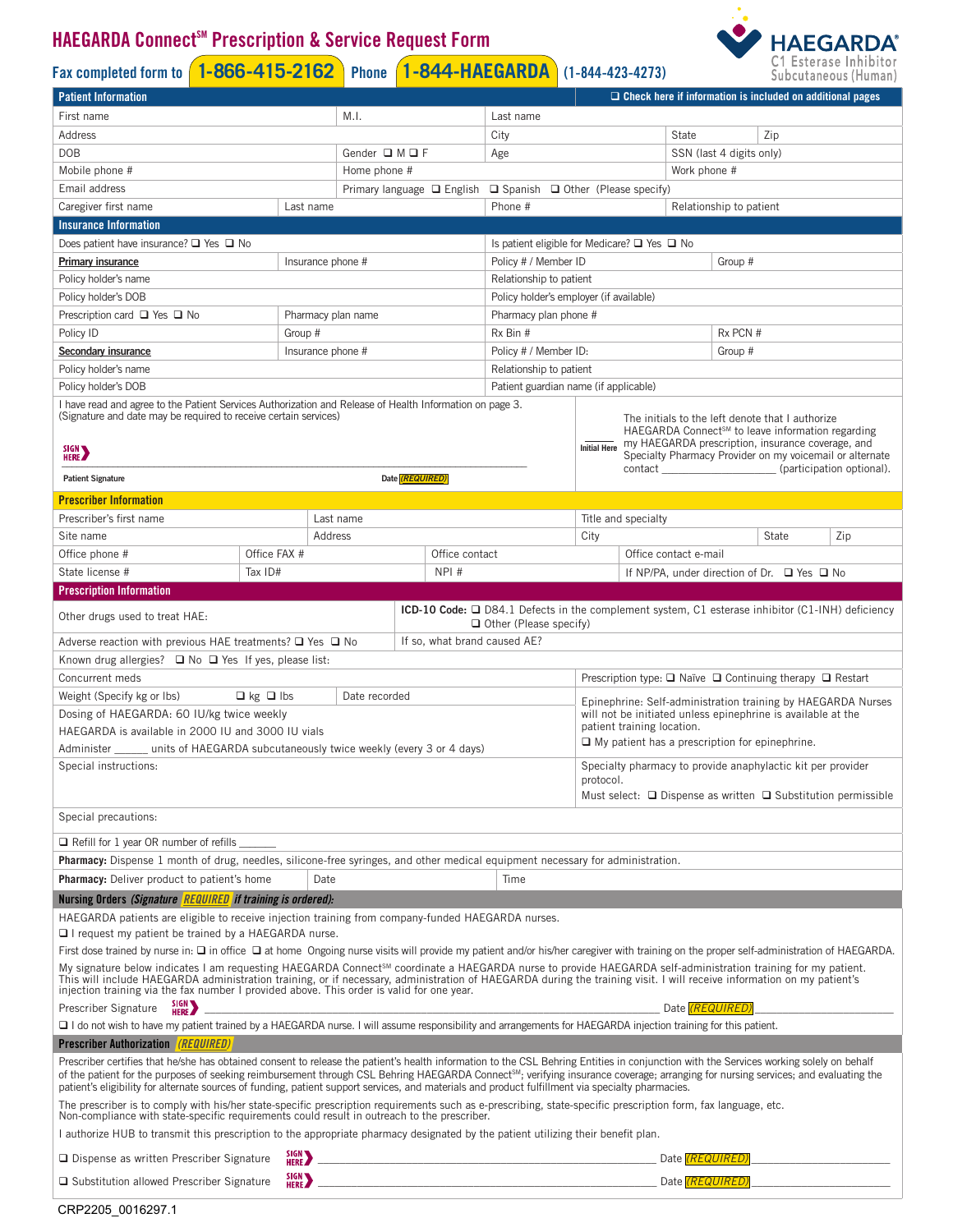

# Patient Services Authorization & Release of Health Information

By signing this authorization, I authorize my health plans, physicians and staff, other healthcare providers, and pharmacy providers (collectively, my "Providers") to disclose information, including but not limited to, personal health information about me or my minor child, including information related to my or my child's medical condition, treatment, care management, and health insurance coverage and claims, any prescription (including fill/refill information), and any other information disclosed in connection with the Services (as defined below) ("Personal Health Information"), to CSL Behring and its representatives, agents, and contractors, including CSL Behring's support program(s) (collectively "CSL Behring Entities") for the purposes of:

(1) establishing eligibility for insurance benefits including but not limited to coverage for prescription drugs;

(2) evaluation and enrollment in one or more financial assistance program(s) offered by CSL Behring Entities, such as a co-pay mitigation program and/or patient assistance programs (if one or more of such programs apply to my treatment with a CSL Behring therapy;

(3) enrollment in available patient services programs offered by CSL Behring Entities;

(4) communication about my treatment with me or my Providers, including by contacting me directly to facilitate the dispensing of medication and scheduling shipments and refill reminders;

(5) providing product support and adherence services through CSL Behring Entities;

(6) evaluating the effectiveness of CSL Behring's support program(s); and

(7) any other related support, education, and assistance services related to my treatment with CSL Behring therapy and/or living with my disease (collectively, the "Services").

Further, I authorize any of the CSL Behring Entities to contact me by mail, telephone and/or SMS/text message, or e-mail for relevant followup to any of the aforementioned services. CSL Behring Entities include but are not limited to brand specific support through hub service providers, pharmacy service providers, nurse self-infusion training providers and/or nurse adherence providers, as well as other entities under contract with CSL Behring to support these or similar aspects of the Services. I understand that these CSL Behring Entities may collect Personal Health Information from me for the purposes listed above, and that such collection is subject to CSL Behring's Privacy Policy.

I understand that once my Personal Health Information or other personal information is disclosed to the CSL Behring Entities under this authorization, it may no longer be protected by state and/or federal privacy laws and may be further disclosed by the CSL Behring Entities. However, I understand that the CSL Behring Entities will disclose my Personal Health Information only for the limited purposes described above, or as I may further authorize in writing, or as permitted or required by law. I understand that data related to my enrollment in any CSL Behring program may be collected, analyzed and shared among CSL Behring Entities. I also understand that CSL Behring Entities may receive compensation from CSL Behring in connection with the Services.

I understand that my pharmacy Providers, including those Providers who dispense free trials as part of the Services or commerciallyreimbursed doses of CSL Behring products, may disclose to the CSL Behring Entities certain Personal Health Information regarding the dispensing of my prescription and that such disclosure may result in remuneration to my pharmacy Provider(s). If necessary or if requested by my prescriber, I authorize CSL Behring Entities to forward my prescription to a dispensing pharmacy on my behalf.

I understand that I may refuse to sign this authorization. I understand, however, that if I do not sign this authorization, I may not be able to receive Services through CSL Behring Entities. I understand that my treatment with a CSL Behring therapy (other than participation in a free trial program), payment for treatment, insurance enrollment, or eligibility for insurance benefits are not conditioned upon my agreement to sign this authorization. I understand that Services provided by CSL Behring are not insurance and that CSL Behring has the right to rescind, revoke or amend any Service at any time without notice.

I understand that I am entitled to a copy of this authorization.

I understand that if CSL loans me durable medical equipment or other medical equipment through the Services, CSL reserves the right to seek reimbursement from me for all unreturned DME or equipment.

I understand that I may change my mind and cancel this authorization at any time by writing a letter requesting such cancellation to CSL Behring c/o Patient Services P.O. Box 61501 King of Prussia, PA 19406 or by calling the CSL Behring Customer Affairs toll free number 1-888-508-6978 and that this cancellation will end my participation in CSL Behring Services and will not apply to any information already used or disclosed through this authorization before notice of the cancellation is received by CSL Behring Entities. This authorization expires five (5) years from the date signed, or earlier, if required by state law. CSL Behring will not retain this data beyond the maximum period allowed by law.

I understand that, under certain circumstances, by law I may have certain rights regarding CSL Behring's use of my or my minor child's data. I may have the right to receive information about what data CSL Behring has collected about me or my minor child. I may have the right to ask CSL Behring to delete certain personal information about me or my minor child, but only when CSL Behring does not have a legal reason for retaining such personal information. I understand that if I exercise these rights, I will be asked to verify my identity, that if someone else will exercise my rights on my behalf, that they will need to prove that they have your permission to do so. I understand that to exercise my rights, I may contact CSL Behring through <https://privacyinfo.csl.com/> or toll free by phone at (833) 704-0018. For more information about how CSL Behring handles personal information, I understand that I can view CSL Behring's privacy policy at [https://www.cslbehring.com/privacy-policy.](https://www.cslbehring.com/privacy-policy)

HAEGARDA is manufactured by CSL Behring GmbH and distributed by CSL Behring LLC. HAEGARDA® is a registered trademark of CSL Behring GmbH. HAEGARDA Connect<sup>SM</sup> is a service mark of CSL Behring LLC. Biotherapies for Life® is a registered trademark of CSL Behring LLC.

**©2022 CSL Behring LLC.**

1020 First Avenue, PO Box 61501, King of Prussia, PA 19406-0901 USA [www.CSLBehring.com](https://www.cslbehring.com/) [www.HAEGARDA.com](https://www.haegarda.com/) HGD-0268-MAR22 CRP2205\_0016297.1

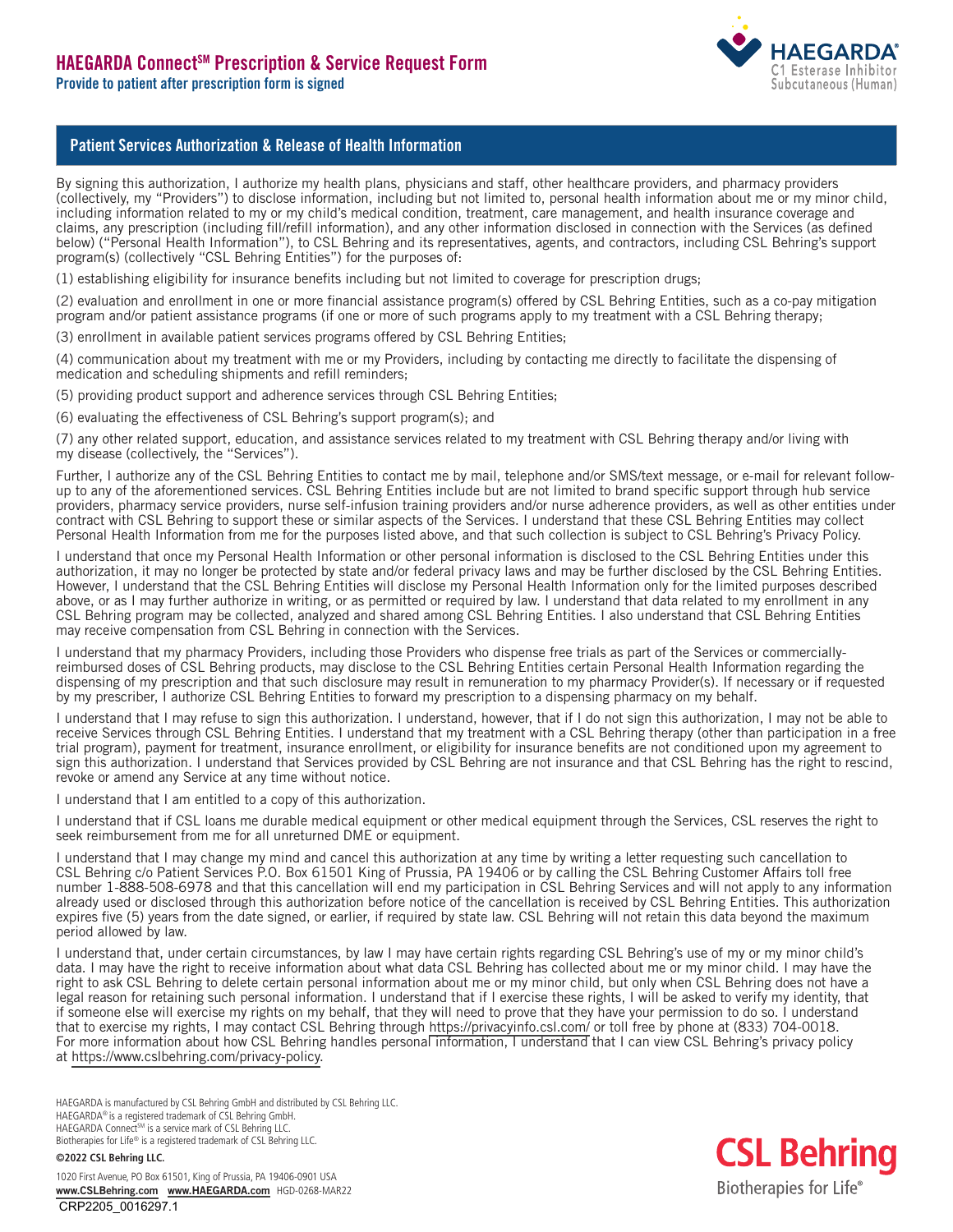#### **HIGHLIGHTS OF PRESCRIBING INFORMATION**

**These highlights do not include all the information needed to use HAEGARDA safely and effectively. See full prescribing information for HAEGARDA.**

**HAEGARDA® (C1 Esterase Inhibitor Subcutaneous [Human]) For Subcutaneous Injection, Freeze-Dried Powder for Reconstitution Initial U.S. Approval: 2017**

**----------------------------------RECENT MAJOR CHANGES--------------------------------** Indications and Usage (1) 09/2020

**---------------------------------INDICATIONS AND USAGE---------------------------------**  HAEGARDA is a plasma-derived concentrate of C1 Esterase Inhibitor (Human) (C1-INH) indicated for routine prophylaxis to prevent Hereditary Angioedema (HAE) attacks in patients 6 years of age and older. (1)

**------------------------------DOSAGE AND ADMINISTRATION--------------------------- For subcutaneous use after reconstitution only.**

- •Administer 60 International Units per kg body weight twice weekly (every 3 or 4 days). (2) •Reconstitute HAEGARDA prior to use using Sterile Water for Injection, USP. (2.1)
- •Use a silicone-free syringe for reconstitution and administration. (2.1)
- •Administer at room temperature within 8 hours after reconstitution. (2.1)

 **------------------------------DOSAGE FORMS AND STRENGTHS--------------------------**  HAEGARDA is available as a white lyophilized powder supplied in single-dose vials containing 2000 or 3000 International Units (IU) of C1-INH. (3)

 **------------------------------------CONTRAINDICATIONS-----------------------------------**  Do not use in patients with a history of life-threatening immediate hypersensitivity reactions, including anaphylaxis to C1-INH preparations or its excipients. (4)

#### **FULL PRESCRIBING INFORMATION: CONTENTS\***

- **1 [INDICATIONS AND USAGE](#page-4-0)**
- **2 [DOSAGE AND ADMINISTRATION](#page-4-0)**
	- 2.1 [Preparation and Handling](#page-4-0)
	- 2.2 [Reconstitution and Administration](#page-4-0)
- **3 [DOSAGE FORMS AND STRENGTHS](#page-5-0)**
- **4 [CONTRAINDICATIONS](#page-5-0)**
- **5 [WARNINGS AND PRECAUTIONS](#page-5-0)**
	- 5.1 [Hypersensitivity](#page-5-0)
	- 5.2 [Thromboembolic Events](#page-5-0)
- 5.3 [Transmissible Infectious Agents](#page-5-0)
- **6 [ADVERSE REACTIONS](#page-5-0)**
- 6.1 [Clinical Trials Experience](#page-5-0)
- **7 [DRUG INTERACTIONS](#page-5-0)**
- **8 [USE IN SPECIFIC POPULATIONS](#page-5-0)**
	- 8.1 [Pregnancy](#page-5-0)
	- 8.2 [Lactation](#page-5-0)
	- 8.4 [Pediatric Use](#page-5-0)
	- 8.5 [Geriatric Use](#page-5-0)

#### **--------------------------------WARNINGS AND PRECAUTIONS--------------------------**

- •Severe hypersensitivity reactions may occur. In case of severe hypersensitivity, discontinue HAEGARDA administration and institute appropriate treatment. Epinephrine should be immediately available for treatment of severe hypersensitivity reaction. (5.1)
- •At the recommended subcutaneous (S.C.) dose, a causal relationship between thromboembolic events (TEEs) and the use of HAEGARDA has not been established. However, thrombosis has occurred in treatment attempts with high doses of C1-INH intravenous (I.V.) for prevention or therapy of capillary leak syndrome before, during or after cardiac surgery (unapproved indication and dose). (5.2)
- •Because HAEGARDA is made from human blood, it may carry a risk of transmitting infectious agents, e.g., viruses, the variant Creutzfeldt-Jakob disease (vCJD) agent and, theoretically, the Creutzfeldt-Jakob disease (CJD) agent. (5.3)

#### **--------------------------------------ADVERSE REACTIONS----------------------------------**

•Adverse reactions occurring in more than 4% of subjects treated with HAEGARDA were injection site reactions, hypersensitivity, nasopharyngitis and dizziness. (6.1)

**To report SUSPECTED ADVERSE REACTIONS, contact the CSL Behring Pharmacovigilance Department at 1-866-915-6958 or FDA at 1-800-FDA-1088 or** *[www.fda.gov/medwatch](https://www.fda.gov/safety/medwatch-fda-safety-information-and-adverse-event-reporting-program).*

**See 17 for PATIENT COUNSELING INFORMATION and FDA-approved patient labeling.**

 **Revised: January 2022**

- **10 [OVERDOSAGE](#page-6-0)**
- **11 [DESCRIPTION](#page-6-0)**
- **12 [CLINICAL PHARMACOLOGY](#page-6-0)**
	- 12.1 [Mechanism of Action](#page-6-0)
	- 12.2 [Pharmacodynamics](#page-6-0)
	- 12.3 [Pharmacokinetics](#page-6-0)
- **13 [NONCLINICAL TOXICOLOGY](#page-6-0)**
	- 13.1 [Carcinogenesis, Mutagenesis, Impairment of Fertility](#page-6-0)
	- 13.2 [Animal Toxicology and/or Pharmacology](#page-6-0)
- **14 [CLINICAL STUDIES](#page-6-0)**
- **15 [REFERENCES](#page-7-0)**
- **16 [HOW SUPPLIED/STORAGE AND HANDLING](#page-7-0)**
- **17 [PATIENT COUNSELING INFORMATION](#page-7-0)**

\*Sections or subsections omitted from the full prescribing information are not listed.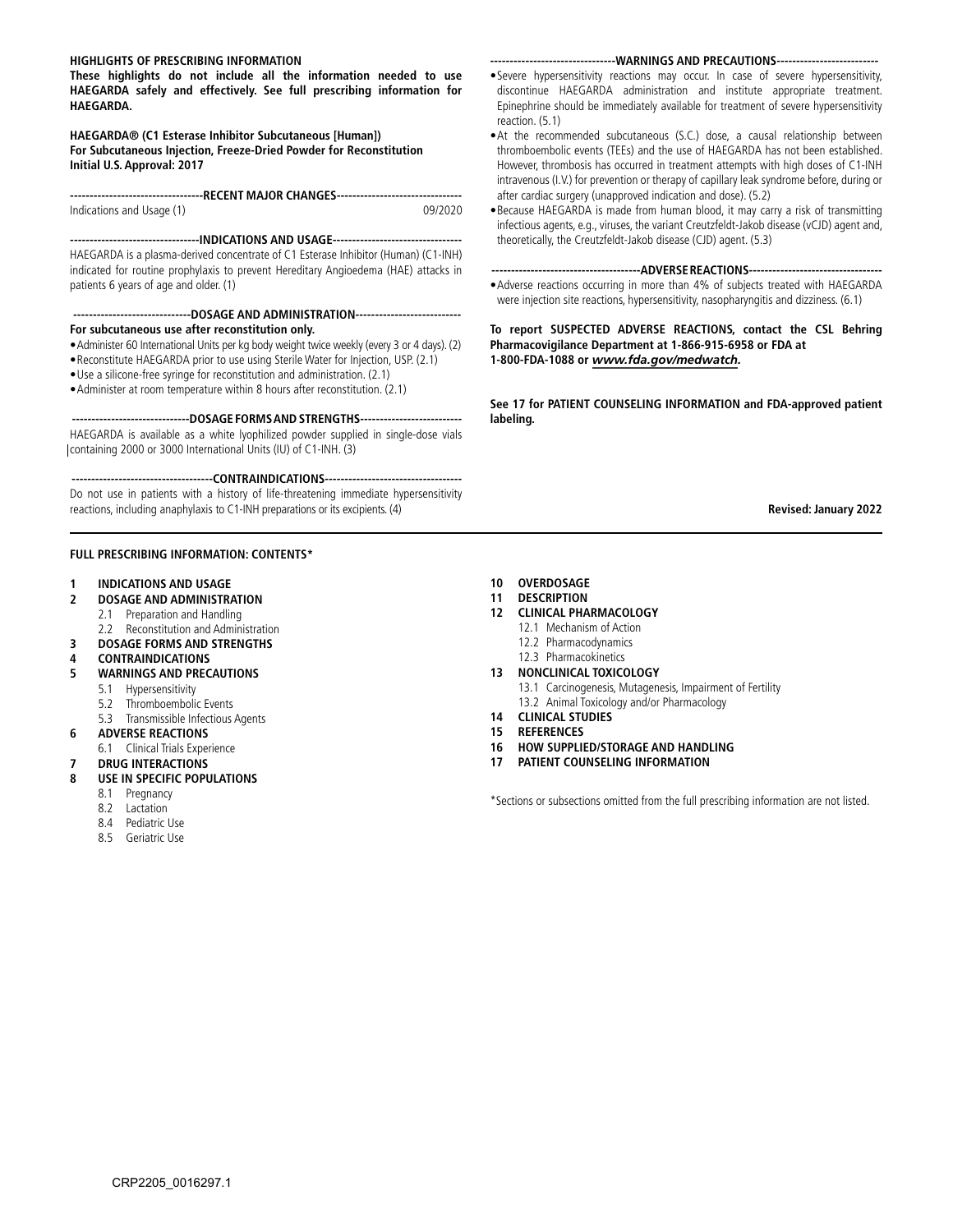# <span id="page-4-0"></span>**CSL Behring FULL PRESCRIBING INFORMATION HAEGARDA® C1 Esterase Inhibitor Subcutaneous (Human)**

## **1 INDICATIONS AND USAGE**

HAEGARDA is a plasma-derived concentrate of C1 Esterase Inhibitor (Human) (C1-INH) indicated for routine prophylaxis to prevent Hereditary Angioedema (HAE) attacks in patients 6 years of age and older.

# **2 DOSAGE AND ADMINISTRATION**

#### **After reconstitution, for subcutaneous use only.**

HAEGARDA is intended for self (or caregiver)-administration after reconstitution at a dose of 60 International Units (IU) per kg body weight by subcutaneous (S.C.) injection twice weekly (every 3 or 4 days). The patient or caregiver should be trained on how to administer HAEGARDA.

HAEGARDA is provided as a freeze-dried powder for reconstitution with Sterile Water for Injection, USP.

#### **2.1 Preparation and Handling**

•Check the expiration date on the product vial label. Do not use beyond the expiration date.

- •Work on a clean surface and wash hands before performing the following procedures.
- •Prepare and administer using aseptic techniques *[see Dosage and Administration (2.2)].*
- •Use a silicone-free syringe for reconstitution and administration.
- •Each vial of HAEGARDA is for single-dose only. Promptly use the reconstituted solution. The solution must be used within 8 hours. Discard partially used vials. HAEGARDA contains no preservative.
- •Do not freeze the reconstituted solution.

#### **2.2 Reconstitution and Administration**

Use either the Mix2Vial® transfer set provided with HAEGARDA or a commercially available double-ended needle and vented filter spike *[see How Supplied/Storage and Handling (16)]*.

#### Reconstitution

The procedures below are provided as general guidelines for the reconstitution and administration of HAEGARDA.

#### **HAEGARDA Reconstitution Instructions**

- 1. Ensure that the HAEGARDA vial and Sterile Water for Injection (diluent) vial are at room temperature.
- 2. Place the HAEGARDA vial, diluent vial and Mix2Vial transfer set on a flat surface.
- 3. Remove flip caps from the HAEGARDA and diluent vials.
- 4. Wipe the stoppers with an alcohol swab and allow to dry prior to opening the Mix2Vial transfer set package.
- 5. Open the Mix2Vial transfer set package by peeling away the lid (Figure 1). Do not remove the device from the package.



6. Place the diluent vial on a flat surface and hold the vial tightly. Grip the Mix2Vial transfer set together with the clear package and push the plastic spike at the blue end of the Mix2Vial transfer set firmly through the center of the stopper of the diluent vial (Figure 2).



7. Carefully remove the clear package from the Mix2Vial transfer set. Do not remove the Mix2Vial transfer set or touch the exposed end of the device (Figure 3).



Figure 3

8. With the HAEGARDA vial placed firmly on a flat surface, invert the diluent vial with the Mix2Vial transfer set attached and push the plastic spike of the transparent adapter firmly through the center of the stopper of the HAEGARDA vial (Figure 4). The diluent will automatically transfer into the HAEGARDA vial.



9. With the diluent and HAEGARDA vial still attached to the Mix2Vial transfer set, gently swirl the HAEGARDA vial to ensure that the powder is fully dissolved (Figure 5). Do not shake the vial.



10. With one hand, grasp the HAEGARDA side of the Mix2Vial transfer set and with the other hand grasp the blue diluent side of the Mix2Vial transfer set, and unscrew the set into two pieces (Figure 6).



- 11. Draw air into an empty, sterile syringe. Use a silicone-free syringe. While the HAEGARDA vial is upright, screw the syringe to the Mix2Vial transfer set. Inject air into the HAEGARDA vial.
- 12. While keeping the syringe plunger pressed, invert the system upside down and draw the concentrate into the syringe by pulling the plunger back slowly (Figure 7).



13. Disconnect the filled syringe by unscrewing it from the Mix2Vial transfer set (Figure 8). The reconstituted solution should be colorless, clear, and free from visible particles. Do not use if particles or discoloration are observed.



- 14. Use immediately or within 8 hours of reconstitution. Store reconstituted solution at room temperature. Do not refrigerate.
- 15. If the dose requires more than one vial, use a separate, unused Mix2Vial transfer set and diluent vial for each product vial. Repeat steps 10-12 to pool the contents of the vials into one syringe.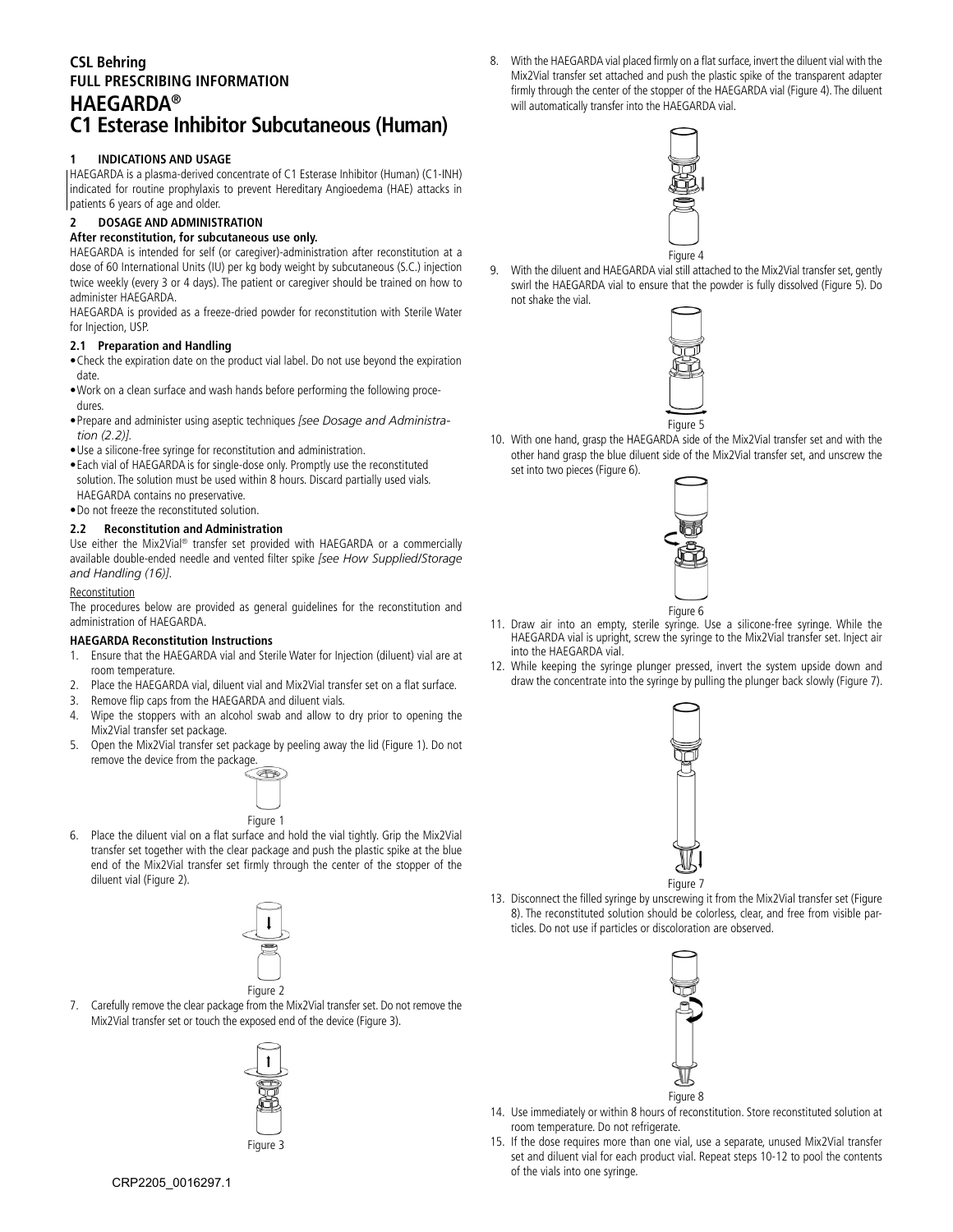#### <span id="page-5-0"></span>**Administration**

#### **For subcutaneous injection only.**

- Train the patient or caregiver on how to self-administer HAEGARDA.
- Do not mix HAEGARDA with other medicinal products.
- Visually inspect the final solution for particles and discoloration prior to administration, and whenever solution and container permit. Do not use if particles or discoloration is observed.
- Attach the syringe containing the reconstituted HAEGARDA solution to a hypodermic needle or subcutaneous infusion set and administer by subcutaneous injection. Adapt the rate of administration to the comfort level of the patient.
- Inject in the abdominal area or other subcutaneous injection sites. Rotate injection sites so that the same site is not used repeatedly.
- Administer HAEGARDA at room temperature and within 8 hours after reconstitution. Following administration, discard any unused solution and all administration equipment in an appropriate manner as per local requirements.

#### **3 DOSAGE FORMS AND STRENGTHS**

HAEGARDA is available as a white lyophilized powder supplied in single-dose vials containing 2000 or 3000 IU of C1-INH.

- The 2000 IU vial must be reconstituted with 4 mL of Sterile Water for Injection, USP.
- The 3000 IU vial must be reconstituted with 5.6 mL of Sterile Water for Injection, USP.

#### **4 CONTRAINDICATIONS**

HAEGARDA is contraindicated in individuals who have experienced life-threatening hypersensitivity reactions, including anaphylaxis, to C1-INH preparations or its excipients *[see Description (11)].*

#### **5 WARNINGS AND PRECAUTIONS**

The physician should discuss the risks and benefits of this product with the patient before prescribing or administering it to the patient *[see Patient Counseling Information (17)].*

Initiate individualized treatment in case of an acute HAE attack.

#### **5.1 Hypersensitivity**

Severe hypersensitivity reactions may occur. The signs and symptoms of hypersensitivity reactions may include hives (local and generalized), tightness of the chest, difficulty breathing, wheezing, hypotension, and/or anaphylaxis during or after injection of HAEGARDA. In case of severe hypersensitivity, discontinue HAEGARDA administration and institute appropriate treatment. Epinephrine should be immediately available for treatment of severe hypersensitivity reaction *[see Patient Counseling Information (17)].*

#### **5.2 Thromboembolic Events**

At the recommended subcutaneous dose, a causal relationship between thromboembolic events (TEEs) and the use of HAEGARDA has not been established *[see Patient Counseling Information (17)]*. Thrombosis has occurred in treatment attempts with high doses of C1-INH intravenous (I.V.) for prevention or therapy of capillary leak syndrome before, during or after cardiac surgery (unapproved indication and dose).

#### **5.3 Transmissible Infectious Agents**

Because HAEGARDA is made from human blood, it may carry a risk of transmitting infectious agents, e.g., viruses, the variant Creutzfeldt-Jakob disease (vCJD) agent and, theoretically, the Creutzfeldt-Jakob disease (CJD) agent. The risk that such products will transmit an infectious agent has been reduced by screening plasma donors for prior exposure to certain viruses, by testing for the presence of certain current virus infections, and by processes demonstrated to inactivate and/or remove certain viruses during manufacturing *[see Description (11) and Patient Counseling Information (17)]*. Despite these measures, such products may still contain human pathogenic agents, including those not yet known or identified. Thus, the risk of transmission of infectious agents cannot be totally eliminated.

All infections thought by a physician possibly to have been transmitted by HAEGARDA should be reported by lot number, by the physician or other healthcare provider, to the CSL Behring Pharmacovigilance Department at 1-866-915-6958.

#### **6 ADVERSE REACTIONS**

Adverse reactions occurring in more than 4% of subjects treated with HAEGARDA were injection site reactions, hypersensitivity, nasopharyngitis and dizziness.

#### **6.1 Clinical Trials Experience**

Because clinical studies are conducted under widely varying conditions, adverse reaction rates observed in the clinical trials of a drug cannot be directly compared to rates in the clinical trials of another drug and may not reflect the rates observed in practice.

Of the 90 subjects randomized in the double-blind, placebo-controlled, cross-over study (Study 1) *[see Clinical Studies (14)]*, 86 subjects received at least one dose of HAEGARDA and 86 subjects received at least one dose of placebo (Table 1). A total of 5081 injections of HAEGARDA and placebo were administered over a range of 3 to 19 weeks (median of 16.6 weeks for HAEGARDA; median of 16.3 weeks for placebo). Eligible patients were also able to participate in a randomized, open-label, active treatment-controlled study (Study 2) for up to 140 weeks (n=120).

#### **Table 1. Adverse Reactions in >4% of Subjects Treated with HAEGARDA**

|                              | <b>HAEGARDA</b>               | Placebo  |                |                      |          |
|------------------------------|-------------------------------|----------|----------------|----------------------|----------|
| <b>MedDRA System Adverse</b> |                               | 60 IU/kg | 40 IU/kg       | Overall <sup>*</sup> |          |
| <b>Organ Class</b>           | <b>Reaction</b>               | $(N=43)$ | $(N=43)$       | $(N=86)$             | $(N=86)$ |
|                              |                               | n (%)    | $n$ (%)        | n (%)                | $n$ (%)  |
| General                      |                               |          |                |                      |          |
| <b>Disorders and</b>         | Injection Site                | 15       | 12             | 27                   | 21       |
| Administration               | Reaction <sup>+</sup>         | (35)     | (28)           | (31)                 | (24)     |
| <b>Site Conditions</b>       |                               |          |                |                      |          |
| <b>Immune System</b>         | Hypersensitivity <sup>#</sup> | 3        | $\mathfrak{p}$ | 5                    |          |
| <b>Disorders</b>             |                               | (7)      | (5)            | (6)                  | (1)      |
| Infections and               | Nasopharyngitis               | 8        |                | 9                    | 6        |
| <b>Infestations</b>          |                               | (19)     | (2)            | (11)                 | (7)      |
| <b>Nervous System</b>        | <b>Dizziness</b>              |          |                |                      |          |
| <b>Disorders</b>             |                               | (0)      | (9)            | (5)                  |          |

 $N =$  number of subjects receiving the treatment; n = number of subjects experiencing ≥1 event. \* Includes subjects who were treated with 40 IU/kg or 60 IU/kg HAEGARDA.

† Includes: Injection site bruising, coldness, discharge, erythema, hematoma, hemorrhage, induration, edema, pain, pruritus, rash, reaction, scar, velling, urticaria, warmth.

‡ Includes: hypersensitivity, pruritus, rash, and urticaria.

Of the injection site reactions occurring after treatment with HAEGARDA, 95% were of mild intensity and 83% resolved within 1 day after onset.

Overall, safety data from the open-label study (Study 2), consisting of 59 patients who participated in Study 1 and 61 patients who did not participate in Study 1 (n=120), were consistent with the safety data from the randomized, double-blind, placebo-controlled, crossover, routine prophylaxis trial (Study 1).

#### **7 DRUG INTERACTIONS**

No interaction studies have been conducted.

#### **8 USE IN SPECIFIC POPULATIONS**

#### **8.1 Pregnancy**

#### Risk Summary

There are no prospective clinical data from HAEGARDA use in pregnant women. C1-INH is a normal component of human plasma. Animal developmental or reproduction toxicity studies have not been conducted with HAEGARDA. In the U.S. general population, the estimated background risk of major birth defects occurs in 2-4% of the general population and miscarriage occurs in 15-20% of clinically recognized pregnancies. Data-

In a retrospective case collection study, 22 pregnant women with type I HAE and ranging in age from 20 to 38 years received C1-INH doses of 500 or 1000 IU per I.V. administration for the treatment of acute attacks before, during, and/or after pregnancy (total of 35 pregnancies). No adverse events were associated with C1-INH treatment before, during, or after pregnancy.<sup>1</sup>

In an observational registry (overall 318 subjects) data were collected on 11 pregnancies in 10 subjects (16 to 40 years old) receiving up to 3000 IU C1-INH (I.V. administration) to treat or prevent HAE attacks. No adverse events were associated with C1-INH treatment.2

In the randomized, open-label, active treatment-controlled, study (Study 2), four pregnant women with type I HAE and ranging in age from 19 to 32 years received C1- INH (S.C. administration). Patients received 40-60 IU/kg per S.C. administration for 4 – 8 weeks (9 - 15 doses) during the first trimester. These women reported no complications during delivery and all women delivered healthy babies.

#### **8.2 Lactation**

#### Risk Summary

There is no information regarding the excretion of HAEGARDA in human milk, the effect on the breastfed infant, or the effects on milk production. The developmental and health benefits of breastfeeding should be considered along with the mother's clinical need for HAEGARDA and any potential adverse effects on the breastfed infant from HAEGARDA or from the underlying maternal condition.

Data

In a retrospective case collection study, breastfeeding was documented for neonates from 21 of 35 births with a median duration of 4.8 months (ranging from 1 to 34 months). Mothers were treated postpartum with C1-INH doses up to 1000 IU per I.V. administration for the treatment of acute HAE attacks. No adverse events to the mothers were associated with C1-INH treatment after pregnancy. No information regarding the effect on the breastfed infant was reported.<sup>1</sup>

#### **8.4 Pediatric Use**

The safety and effectiveness of HAEGARDA were evaluated in a subgroup of nine patients 8 to <17 years of age, in the randomized, double-blind, placebo-controlled, crossover, routine prophylaxis trial (Study 1) and the randomized, open-label, active treatment-controlled study (Study 2). Results of subgroup analysis by age were consistent with overall study results.

#### **8.5 Geriatric Use**

The safety and effectiveness of HAEGARDA were evaluated in a subgroup of nine subjects 65 to 72 years of age, eight subjects who received the high 60 IU/kg dose and one subject who received the 40 IU/kg dose, in the randomized, double-blind, placebo-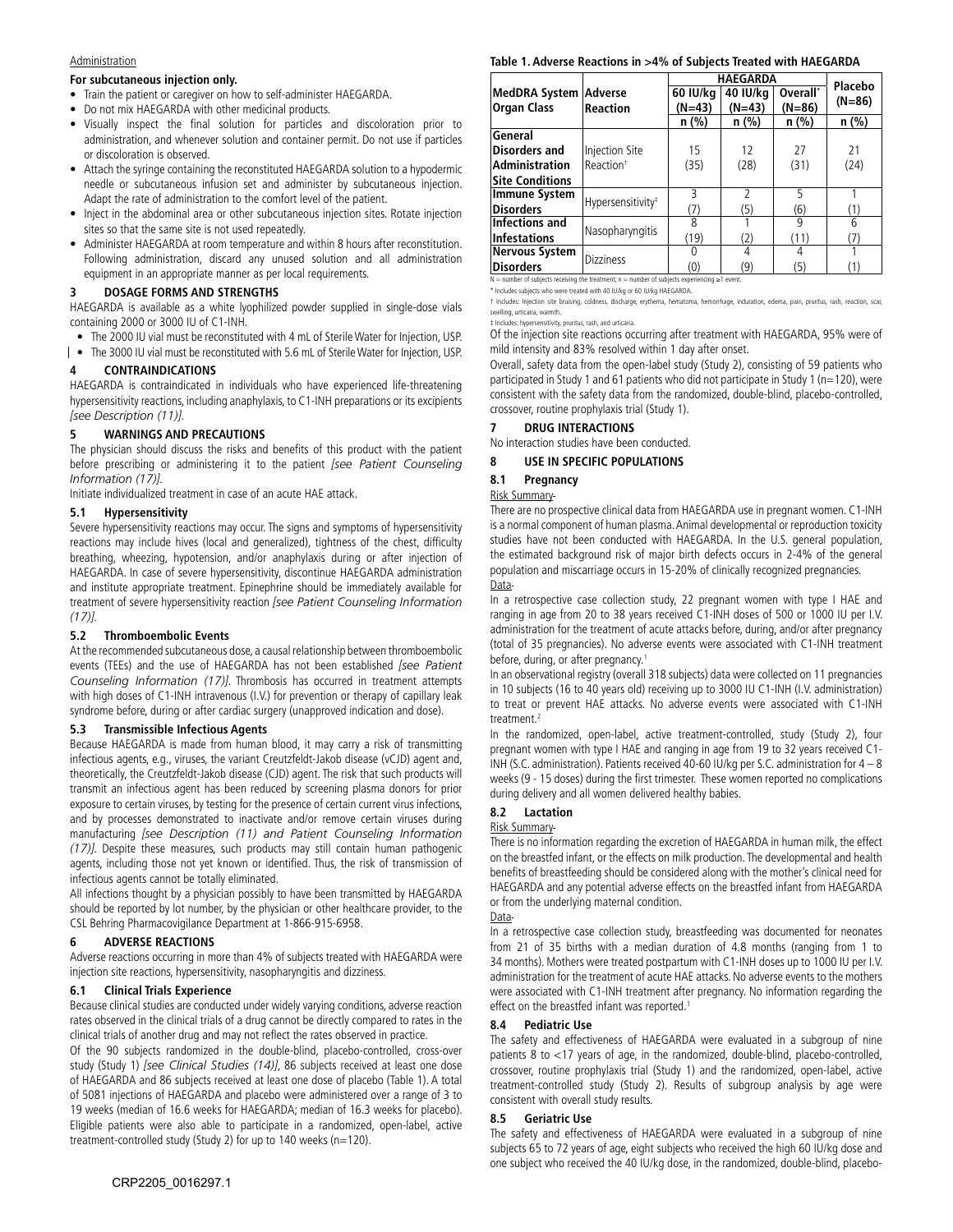<span id="page-6-0"></span>controlled, crossover, routine prophylaxis trial (Study 1) and in the randomized, openlabel, active treatment-controlled study (Study 2). Clinical studies of HAEGARDA did not include sufficient numbers of subjects aged 65 and over to determine whether they respond differently from younger subjects. Other reported clinical experience has not identified differences in responses between the elderly and younger patients. In general, dose selection for an elderly patient should be cautious, usually starting at the low end of the dosing range, reflecting the greater frequency of decreased hepatic, renal, or cardiac function, and of concomitant disease or other drug therapy.

#### **10 OVERDOSAGE**

No case of overdose has been reported. Doses corresponding to up to 117 IU/kg S.C. have been administered twice weekly in a fixed-dose clinical study.

#### **11 DESCRIPTION**

HAEGARDA is a human plasma-derived, purified, pasteurized, lyophilized concentrate of C1-INH to be reconstituted for S.C. administration. HAEGARDA is prepared from large pools of human plasma from U.S. donors. The potency of C1-INH is expressed in International Units (IU), which is related to the current WHO Standard for C1-INH products.

Reconstituted HAEGARDA has a concentration of 500 IU/mL C1-INH, 65 mg/mL total protein, 10 mg/mL glycine, 8.5 mg/mL sodium chloride and 2.7 mg/mL sodium citrate. C1 Esterase Inhibitor

C1-INH is a soluble, single-chain highly glycosylated protein containing 478 amino acid residues which belongs to the serine protease inhibitor (serpin) family.

All plasma used in the manufacturing of C1-INH is obtained from U.S. donors and is tested using serological assays for hepatitis B surface antigen and antibodies to HIV-1/2 and HCV. Additionally, the plasma is tested with Nucleic Acid Testing (NAT) for HBV, HCV, HIV-1 and HAV and found to be non-reactive (negative). The plasma is also tested by NAT for Human Parvovirus B19. Only plasma that has passed virus screening is used for production, and the limit for Parvovirus B19 in the fractionation pool is set not to exceed 104 IU of Parvovirus B19 DNA per mL.

The manufacturing process for HAEGARDA includes multiple steps that reduce the risk of virus transmission. The virus inactivation/reduction capacity consists of three steps:

Pasteurization in aqueous solution at 60°C for 10 hours

• Hydrophobic interaction chromatography

• Virus filtration (also called nanofiltration) by two filters, 20 nm and 15 nm, in series. Viral inactivation and reduction were evaluated in a series of in vitro spiking experiments. The total mean cumulative virus inactivation/reduction is shown in Table 2.

#### **Table 2. Mean Virus Inactivation/Reductions in HAEGARDA**

| <b>Pasteurization</b><br>$[\log_{10}]$ | <b>Hydrophobic</b><br><b>Interaction</b><br>Chromatography<br>$[log_{10}]$ | <b>Virus Filtration</b><br>$[log_{10}]$ | <b>Total</b><br><b>Cumulative</b><br>$[log_{10}]$ |  |  |  |
|----------------------------------------|----------------------------------------------------------------------------|-----------------------------------------|---------------------------------------------------|--|--|--|
| <b>Enveloped Viruses</b>               |                                                                            |                                         |                                                   |  |  |  |
| $\geq 6.6$                             | $\geq 4.5$                                                                 | $\ge 5.1$                               | $\geq 16.2$                                       |  |  |  |
| $\geq 9.2$                             | $\geq 4.7$                                                                 | $\geq 5.3$                              | $\geq 19.2$                                       |  |  |  |
| 6.3                                    | $\geq 6.5$                                                                 | $\geq 7.1$                              | $\ge$ 19.9                                        |  |  |  |
| $\geq 7.0$                             | ND                                                                         | $\geq 8.0$                              | $\ge 15.0$                                        |  |  |  |
| <b>Non-Enveloped Viruses</b>           |                                                                            |                                         |                                                   |  |  |  |
| $\geq 6.4$                             | 2.8                                                                        | $\geq 5.3$                              | $\geq 14.5$                                       |  |  |  |
| 1.4                                    | 3.9                                                                        | 7.1                                     | 12.4                                              |  |  |  |
| 3.9                                    | ND.                                                                        | ND                                      | ΝA                                                |  |  |  |
|                                        |                                                                            |                                         |                                                   |  |  |  |

HIV-1, Human immunodeficiency virus type 1, a model for HIV-1 and HIV-2 BVDV, Bovine viral diarrhea virus, a model for HCV

PRV, Pseudorabies virus, a model for large enveloped DNA viruses

WNV, West Nile virus

HAV, Hepatitis A virus CPV, Canine parvovirus

B19V, Human Parvovirus

B19ND, Not detern NA, Not applicable

#### **12 CLINICAL PHARMACOLOGY**

#### **12.1 Mechanism of Action**

C1-INH is a normal constituent of human plasma and belongs to the group of serine protease inhibitors (serpins) that includes antithrombin III, alpha<sub>1</sub>-protease inhibitor, alpha<sub>2</sub>-antiplasmin, and heparin cofactor II. As with the other inhibitors in this group, C1-INH has an important inhibiting potential on several of the major human cascade systems, including the complement, fibrinolytic and coagulation systems. Regulation of these systems is performed through the formation of complexes between the protease and the inhibitor, resulting in inactivation of both and consumption of the C1-INH.

C1-INH, which is usually activated during the inflammatory process, inactivates its substrate by covalently binding to the reactive site. C1-INH is the only known inhibitor for the C1r and C1s subcomponents of complement component 1 (C1), coagulation factor XIIa, and plasma kallikrein. Additionally, C1-INH is the main inhibitor for coagulation factor XIa of the intrinsic coagulation cascade.

HAE patients have absence or low levels of endogenous or functional C1-INH. Although the events that cause attacks of angioedema in HAE patients are not well defined, it has CRP2205\_0016297.1

been postulated that increased vascular permeability and the clinical manifestation of HAE attacks may be primarily mediated through contact system activation. Suppression of contact system activation by C1-INH through the inactivation of plasma kallikrein and factor XIIa is thought to modulate this vascular permeability by preventing the generation of bradykinin. Administration of HAEGARDA replaces the missing or malfunctioning C1-INH protein in patients with HAE.

#### **12.2 Pharmacodynamics**

In untreated patients, insufficient levels of functional C1-INH lead to increased activation of C1, which results in decreased levels of complement component 4 (C4). The administration of HAEGARDA increases plasma levels of C1-INH in a dose-dependent manner and subsequently increases plasma concentrations of C4. The C4 plasma concentrations after S.C. administration of 60 IU/kg HAEGARDA were in the normal range (16 to 38 mg/dL).

#### **12.3 Pharmacokinetics**

The pharmacokinetics (PK) of C1-INH were described using population PK analysis. The PK parameters of C1-INH following twice weekly subcutaneous 60 IU/kg dosing are shown in Table 3.

| Table 3. Pharmacokinetic Parameter for HAEGARDA (60 IU/kg) from |  |
|-----------------------------------------------------------------|--|
| <b>Population Pharmacokinetic Analysis</b>                      |  |

| <b>Parameter</b>      | Mean                | 95% CI                    |
|-----------------------|---------------------|---------------------------|
| CL (mL/hr/kg)*        | 1.03                | $0.90 - 1.17$             |
| Vd (L/kg)*            | 0.05                | $0.04 - 0.06$             |
| Bioavailability %     | 42.7                | 35.2-50.2                 |
| $C_{\text{max}}$ %    | $60.7$ <sup>t</sup> | $31.8 - 128$ <sup>#</sup> |
| $C_{trough}$ %        | $48.0^{+}$          | $25.1 - 102$ <sup>‡</sup> |
| $T_{\text{max}}$ (hr) | 59§                 | $23 - 134$ <sup>#</sup>   |
| Half-life (hr)        | 69 <sup>5</sup>     | $24 - 251$ <sup>#</sup>   |

\*Calculated based on median weight of 80.7 kg of the population, †Geometric mean, ‡2.5-97.5 percentile of the population, §Median,

||Apparent half-life. The steady state PK of S.C. C1-INH is independent of dose between 20-80 IU/kg in HAE subjects.

Studies have not been conducted to evaluate the PK of C1-INH in specific patient populations stratified by gender, race, or the presence of renal or hepatic impairment. Body weight was included as covariate in the population PK analysis of C1-INH in the age range of 8-72 years while age was not a statistically significant covariate. The body weight adjusted clearance is 11% and 10% higher in children (8 to < 12 years old) and adolescents (12 to < 18 years old) as compared to adult subjects (18 to 72 years), respectively.

#### **13 NONCLINICAL TOXICOLOGY**

#### **13.1 Carcinogenesis, Mutagenesis, Impairment of Fertility**

No animal studies have been conducted to evaluate the effects of C1-INH on carcinogenesis, mutagenesis, and impairment of fertility.

#### **13.2 Animal Toxicology and/or Pharmacology**

Single subcutaneous administration of HAEGARDA in rabbits at dose levels up to approximately 670 IU/kg did not result in adverse findings.

#### **14 CLINICAL STUDIES**

The efficacy and safety of HAEGARDA for routine prophylaxis to prevent HAE attacks were demonstrated in a multicenter, randomized, double-blind, placebo-controlled, crossover study (Study 1), and in a multicenter, randomized, open-label, active treatment-controlled study (Study 2).

#### *Study 1:*

The study assessed 90 adult and adolescent subjects with symptomatic HAE type I or II. The median (range) age of subjects was 40 (12 to 72) years; 60 subjects were female and 30 subjects were male. Subjects were randomized to receive either 60 IU/kg or 40 IU/ kg HAEGARDA in one 16-week treatment period and placebo in the other 16-week treatment period. Patients self-administered HAEGARDA or placebo subcutaneously 2 times per week. Efficacy was evaluated for the last 14 weeks of each treatment period. Eligible patients were also able to participate in Study 2 for up to 140 weeks. Approximately half of the subjects enrolled in Study 2 also participated in Study 1 (59/120, 49.2%).

Twice per week S.C. doses of 60 IU/kg or 40 IU/kg HAEGARDA resulted in a significant difference in the time-normalized number of HAE attacks (the rate of attacks) relative to placebo (Table 4). The time-normalized number of HAE attacks in subjects dosed with 60 IU/kg was 0.52 attacks per month compared to 4.03 attacks per month while receiving placebo (p <0.001). The time normalized number of HAE attacks in subjects dosed with 40 IU/kg was 1.19 attacks per month compared to 3.61 attacks per month while receiving placebo (p <0.001).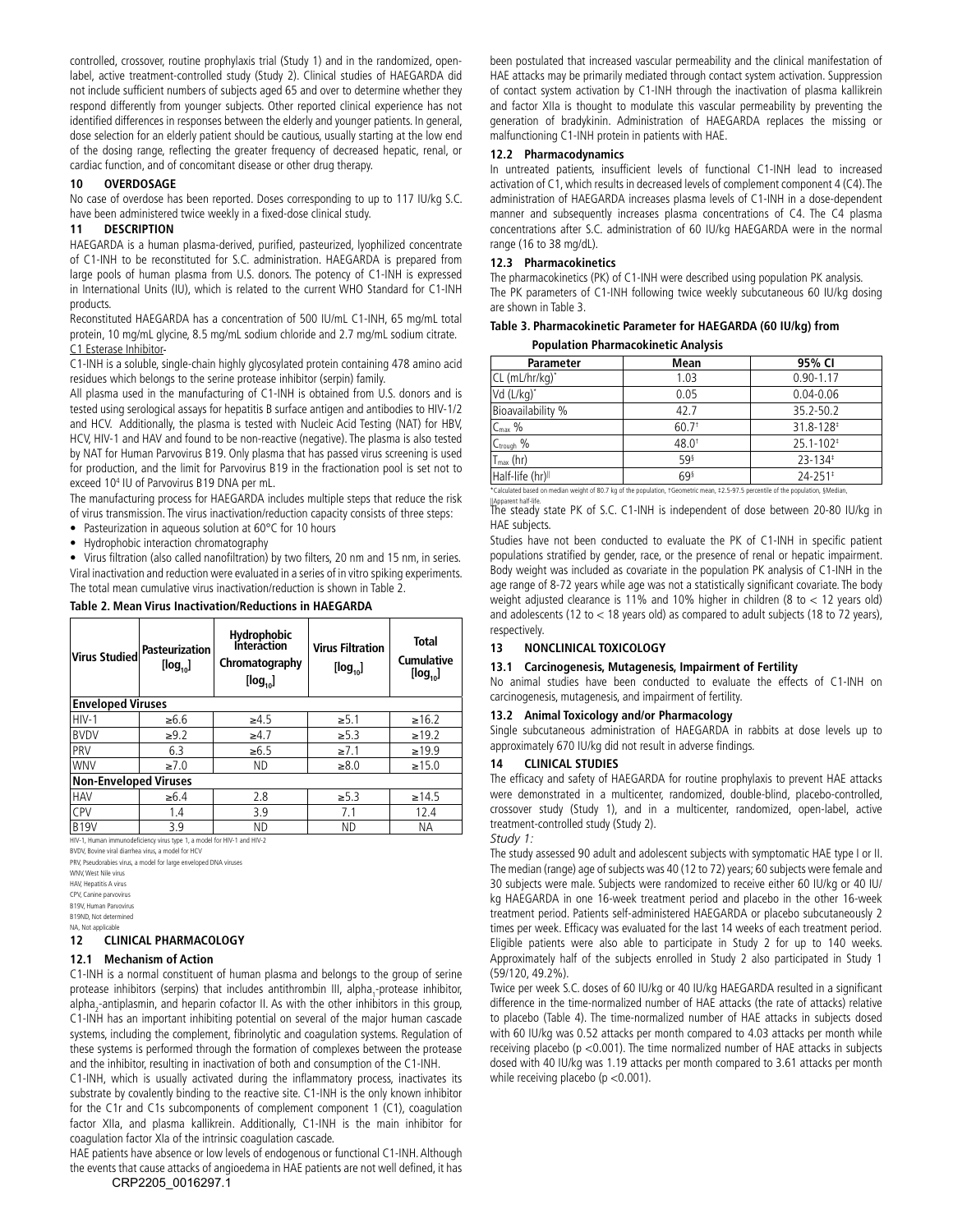#### <span id="page-7-0"></span>**Table 4. Time-normalized Number of HAE Attacks (Number/Month)**

|                                                     | <b>Treatment Sequences</b><br>$(N = 45)$ | 60 IU/kg HAEGARDA | 40 IU/kg HAEGARDA<br><b>Treatment Sequences</b><br>$(N = 45)$ |          |  |
|-----------------------------------------------------|------------------------------------------|-------------------|---------------------------------------------------------------|----------|--|
|                                                     | <b>HAEGARDA</b>                          | Placebo           | <b>HAEGARDA</b>                                               | Placebo  |  |
| n                                                   | 43                                       | 42                | 43                                                            | 44       |  |
| Mean (SD)                                           | 0.5(0.8)                                 | 4.0(2.3)          | 1.2(2.3)                                                      | 3.6(2.1) |  |
| Min. Max                                            | 0.0, 3.1                                 | 0.6, 11.3         | 0.0, 12.5                                                     | 0.0, 8.9 |  |
| Median                                              | 0.3                                      | 3.8               | 0.3                                                           | 3.8      |  |
| LS Mean (SE)*                                       | 0.5(0.3)                                 | 4.0(0.3)          | 1.2(0.3)                                                      | 3.6(0.3) |  |
| 95% CI for LS<br>Mean <sup>'</sup>                  | (0.0, 1.0)                               | (3.5, 4.6)        | (0.5, 1.9)                                                    | (3, 4.3) |  |
| <b>Treatment</b><br>difference<br>(within subjects) | 60 IU/kg HAEGARDA -<br>Placebo           |                   | 40 IU/kg HAEGARDA -<br>Placebo                                |          |  |
| LS Mean' (95% CI)                                   | $-3.5(-4.2, -2.8)$                       |                   | $-2.4$ ( $-3.4$ , $-1.5$ )                                    |          |  |
| p-value <sup>*</sup>                                | < 0.001                                  |                   | < 0.001                                                       |          |  |

CI = confidence interval; HAE = hereditary angioedema; N = number of randomized subjects; n = number of subjects with data; LS = Least squares.<br>\* From a mixed model

The median (25th, 75th percentile) percentage reduction in the time-normalized number of HAE attacks relative to placebo was 95% (79, 100) on 60 IU/kg HAEGARDA and 89% (70, 100) on 40 IU/kg HAEGARDA among subjects with evaluable data in both treatment periods.

The percentage of responders (95% CI) with a ≥50% reduction in the time normalized number of HAE attacks on HAEGARDA relative to placebo was 83% (73%, 90%). Ninety percent (90%) of subjects on 60 IU/kg responded to treatment and 76% of subjects on 40 IU/kg responded to treatment.

The percentages of subjects (95% CI) with ≥70% and ≥90% reductions in the time normalized number of HAE attacks on HAEGARDA relative to placebo were 74% (64%, 83%) and 50% (39%, 61%), respectively. The percentages of subjects with ≥70% and ≥90% reductions in comparison to placebo in the time-normalized number of HAE attacks were 83% and 58% on 60 IU/kg and 67% and 43% on 40 IU/kg. Seventy-one percent (71%) of subjects on 60 IU/kg and 53% of subjects on 40 IU/kg had ≥1 HAE attack per 4 week period on placebo and <1 HAE attack per 4 week period on HAEGARDA.

A total of 40% of subjects on 60 IU/kg and 38% of subjects on 40 IU/kg were attackfree, and the median rate of HAE attacks per month was 0.3 on both doses.

HAEGARDA resulted in a significant difference in the time-normalized number of uses of rescue medication (the rate of rescue medication use) relative to placebo. A dose of 60 IU/kg resulted in a mean rate of rescue medication of 0.3 uses per month, compared to 3.9 uses per month with placebo. A dose of 40 IU/kg resulted in a mean rate of rescue medication use of 1.1 uses per month, compared to 5.6 uses per month with placebo. *Study 2:*

The study assessed 120 adult and pediatric subjects with symptomatic HAE type I or II. The median (range) age of subjects was 41.0 (8-72) years. Patients with a monthly attack rate of 4.3 in 3 months before entry in the study were enrolled and treated for a mean of 1.4 years; 41 patients (34.2%) had more than 2 years of exposure. Mean steady-state C1-INH functional activity increased to 52.0% with 40 IU/kg and 66.6% with 60 IU/kg. Incidence of adverse events was similar in both dose groups (12.0 and 8.6 events per patient-year for 40 IU/kg and 60 IU/kg, respectively). The percentages of subjects with ≥50% reductions in the time-normalized number of HAE attacks on HAEGARDA relative to the time-normalized number of HAE attacks at baseline were 93.1% and 93.1% in 40 IU/kg and 60 IU/kg treatment arms, respectively. The percentages of subjects with time normalized HAE attack frequency of < 1 HAE attack per 4-week period were 79.7% on 40 IU/kg and 86.9% on 60 IU/kg. For 40 IU/kg and 60 IU/kg, median annualized attack rates were 1.0 and 1.0, respectively, and median rescue medication use was 0.0 and 0.0 times per year, respectively. The proportion of HAE attack-free subjects throughout the study duration with a maximum exposure of >2.5 years was 35.6% and 44.3% in the 40 IU/kg and 60 IU/kg treatment arms, respectively.

#### **15 REFERENCES**

- 1. Martinez-Saguer I, Rusicke E, Aygören-Pürsün E, et al. Characterization of acute hereditary angioedema attacks during pregnancy and breast-feeding and their treatment with C1 inhibitor concentrate. *Am J Obstet Gynecol.* 2010;203:131.  $-1 - 7$
- 2. Fox J, Vegh AB, Martinez-Saguer I, et al. Safety of a C1-inhibitor concentrate in pregnant women with hereditary angioedema. *Allergy Asthma Proc*. 2017;38(3):216-221

#### **16 HOW SUPPLIED/STORAGE AND HANDLING**

HAEGARDA is supplied in a kit containing a lyophilized powder in a single-dose vial. HAEGARDA is packaged with Sterile Water for Injection, USP (4 mL for reconstitution of 2000 IU or 5.6 mL for reconstitution of 3000 IU) and one Mix2Vial filter transfer set. Not made with natural rubber latex.

#### **Table 5. How Supplied**

| <b>Nominal Strength</b> | <b>Fill Size Color Indicator</b> | <b>Kit NDC</b> |
|-------------------------|----------------------------------|----------------|
| 2000 IU                 | Fuschia                          | 63833-828-02   |
| 3000 IU                 | Yellow                           | 63833-829-02   |
| Storage and Handling    |                                  |                |

- •When stored at temperatures up to 30°C (86°F), HAEGARDA is stable for the period indicated by the expiration date on the carton and vial label.
- •Keep HAEGARDA in its original carton until ready to use.

•Do not freeze.

•Protect from light.

•Discard any unused product and all used disposable supplies.

## **17 PATIENT COUNSELING INFORMATION**

See FDA-approved patient labeling (Patient Product Information).

All risks and benefits of HAEGARDA should be discussed with the patient/caregiver before prescribing or administering it to the patient.

#### **Inform patients/caregivers to immediately report the following to their physician:**

- •Signs and symptoms of allergic hypersensitivity reactions, such as hives, tightness of the chest, difficulty breathing, wheezing, hypotension and/or anaphylaxis experienced during or after injection of HAEGARDA *[see Warnings and Precautions (5.1)].*
- •Signs and symptoms of a thromboembolic event, including pain and/or swelling of an arm or leg with warmth over the affected area, discoloration of an arm or leg, unexplained shortness of breath, chest pain or discomfort that worsens on deep breathing, unexplained rapid pulse, numbness or weakness on one side of the body *[see Warnings and Precautions (5.2)]*.

#### **Inform all patients/caregivers:**

- •HAEGARDA is indicated for HAE prophylaxis and should not be used for the treatment of acute HAE attacks. Patients/caregivers should be counselled regarding the appropriate course of action if breakthrough HAE attacks occur while on HAEGARDA, including:
	- **o** Individualized rescue treatment for acute HAE attacks.
	- **o** Situations in which to seek immediate medical attention, such as acute laryngeal HAE attacks.
- •Patients/caregivers must ensure an adequate supply of HAEGARDA when traveling.
- •Because HAEGARDA is made from human blood, it may carry a risk of transmitting infectious agents, e.g., viruses, the variant Creutzfeldt-Jakob disease (vCJD) agent and, theoretically, the Creutzfeldt-Jakob disease (CJD) agent *[see Warnings and Precautions (5.3) and Description (11)].*
- •Patients with known risk factors for thromboembolic events are at an increased risk for these events *[see Warnings and Precautions (5.2)]*.
- •Ensure that the patient/caregiver has access to and has received training in the administration of subcutaneous epinephrine and/or other appropriate supportive therapy for the treatment of any acute anaphylactic or severe hypersensitivity reaction *[see Warnings and Precautions (5.1)]*.

#### **Advise female patients:**

- •Patients should notify their physician if they become pregnant or intend to become pregnant while taking HAEGARDA *[see Use in Specific Populations (8.1)]*.
- •Patients should notify their physician if they are breastfeeding or plan to breastfeed while taking HAEGARDA *[see Use in Specific Populations (8.2)]*.

**Self-administration –** Ensure that the patient/caregiver receives clear instructions and training on S.C. administration in the home or other appropriate setting and has demonstrated the ability to perform S.C. injection.

- •Ensure the patient (or caregiver) has the necessary dexterity and comprehension to be trained to self-administer.
- •Instruct patients/caregivers to record the lot number from the HAEGARDA vial label every time they use HAEGARDA.

The attached HAEGARDA "Patient Product Information (PPI)" contains more detailed instructions for patients/caregivers who will be self-administering HAEGARDA.

Manufactured by: **CSL Behring GmbH** 35041 Marburg, Germany US License No. 1765

Distributed by: **CSL Behring LLC** Kankakee, IL 60901 USA

Mix2Vial® is a registered trademark of West Pharma. Services IL, Ltd., a subsidiary of West Pharmaceuticals Services, Inc.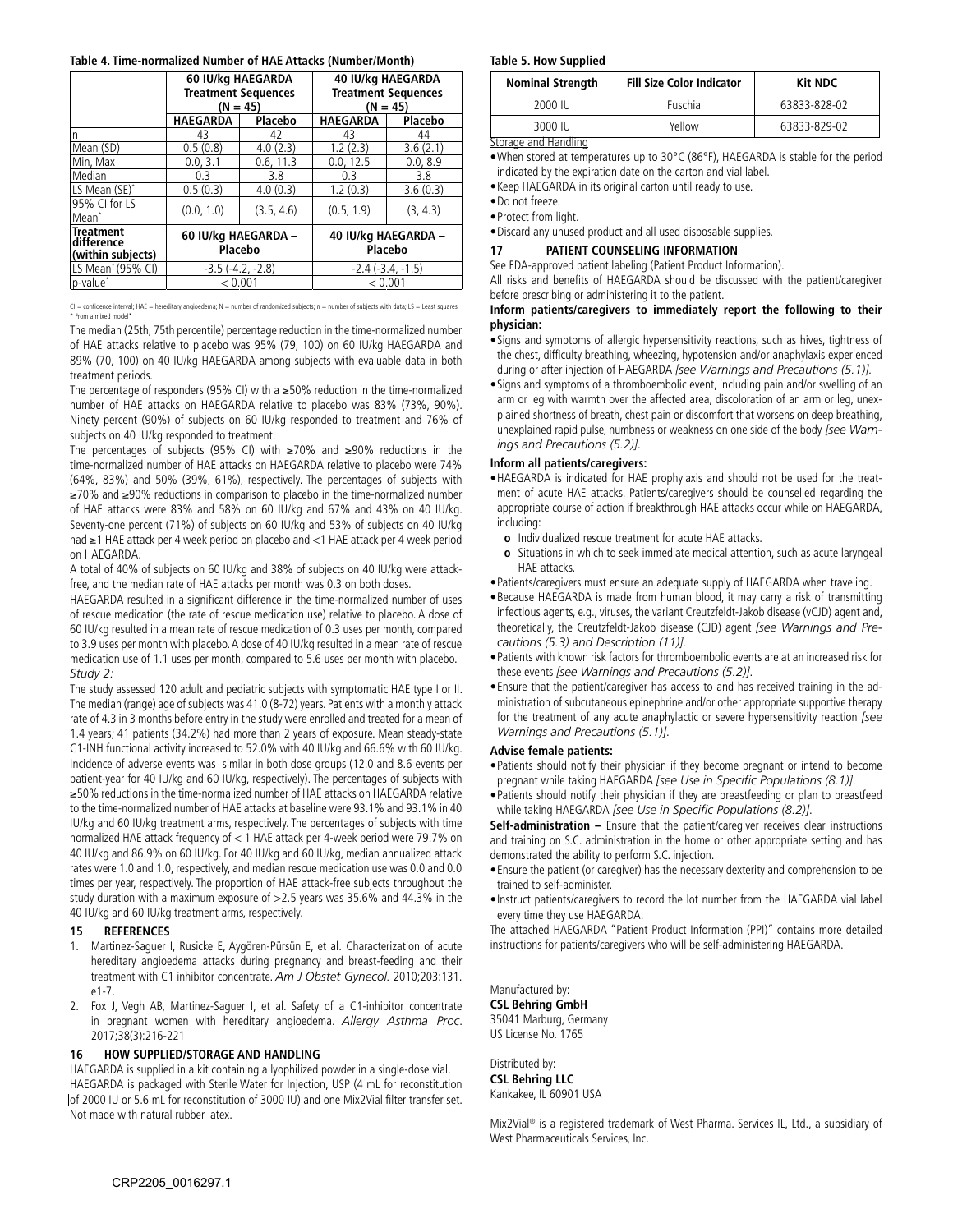#### **FDA-Approved Patient Labeling – Patient Product Information (PPI)**

#### **HAEGARDA (***hay-GAR-duh***) C1 Esterase Inhibitor Subcutaneous (Human) Freeze-Dried Powder for Reconstitution**

This leaflet summarizes important information about HAEGARDA. Please read it carefully before using HAEGARDA and each time you get a refill. There may be new information provided. This information does not take the place of talking with your healthcare provider, and it does not include all of the important information about HAEGARDA. If you have any questions after reading this, ask your healthcare provider.

#### **Do not attempt to self-administer unless you have been taught how by your healthcare provider.**

#### **What is HAEGARDA?**

HAEGARDA is an injectable medicine used to prevent swelling and/or painful attacks in patients 6 years of age and older with Hereditary Angioedema (HAE). HAE is caused by the poor functioning or lack of a protein called C1 that is present in your blood and helps control inflammation (swelling) and parts of the immune system. HAEGARDA contains C1 esterase inhibitor (C1-INH), a protein that helps control C1.

HAEGARDA should not be used to treat an acute HAE attack. In case of an acute HAE attack, initiate individualized treatment as discussed with your prescribing health care professional.

#### **Who should not use HAEGARDA?**

You should not use HAEGARDA if you have experienced life-threatening immediate hypersensitivity reactions, including anaphylaxis, to the product.

#### **What should I tell my healthcare provider before using HAEGARDA?**

Tell your healthcare provider about all of your medical conditions, including if you: •Are pregnant or planning to become pregnant. It is not known if HAEGARDA can harm your unborn baby.

- •Are breastfeeding or plan to breastfeed. It is not known if HAEGARDA passes into your milk and if it can harm your baby.
- Have a history of blood clotting problems. Blood clots have occurred in patients receiving HAEGARDA. Very high doses of C1-INH could increase the risk of blood clots. Tell your healthcare provider if you have a history of heart or blood vessel disease, stroke, blood clots, or have thick blood, an indwelling catheter/access device in one of your veins, or have been immobile for some time. These things may increase your risk of having a blood clot after using HAEGARDA. Also, tell your healthcare provider what drugs you are using, as some drugs, such as birth control pills or certain androgens, may increase your risk of developing a blood clot.

Tell your healthcare provider and pharmacist about all of the medicines you take, including all prescription and non-prescription medicines such as over-the-counter medicines, supplements, or herbal remedies.

#### **What are the possible side effects of HAEGARDA?**

**Allergic reactions may occur with HAEGARDA. Call your healthcare provider or seek emergency support services right away if you have any of the following symptoms after using HAEGARDA:**

- •wheezing
- •difficulty breathing
- •chest tightness •turning blue (look at lips and gums)
- •fast heartbeat
- •swelling of the face
- •rash or hives
- Signs of a blood clot include:
- •pain and/or swelling of an arm or leg with warmth over the affected area
- •discoloration of an arm or leg
- •unexplained shortness of breath
- •chest pain or discomfort that worsens on deep breathing
- •unexplained rapid pulse
- •numbness or weakness on one side of the body

Because HAEGARDA is made from human blood, it may carry a risk of transmitting infectious agents, e.g., viruses, the variant Creutzfeldt-Jakob disease (vCJD) agent and, theoretically, the Creutzfeldt-Jakob disease (CJD) agent.

The most common side effects with HAEGARDA are injection site reactions (pain, redness, swelling), hypersensitivity (itching and rash), nasopharyngitis (runny or stuffy nose, sneezing, watery eyes) and dizziness.

These are not all the possible side effects of HAEGARDA.

Tell your healthcare provider about any side effect that bothers you or that does not go away. You can also report side effects to the FDA at 1-800-FDA-1088.

#### **How should I store HAEGARDA?**

- •Keep the non-reconstituted HAEGARDA in its original carton to protect from light until ready to use.
- •When stored at temperatures up to 30°C (86°F), HAEGARDA is stable for the period indicated by the expiration date on the carton and vial label.
- •Do not freeze.

#### **What else should I know about HAEGARDA?**

Medicines are sometimes prescribed for purposes other than those listed here. Do not use HAEGARDA for a condition for which it is not prescribed. Do not share HAEGARDA with other people, even if they have the same symptoms that you have.

This leaflet summarizes the most important information about HAEGARDA. If you would like more information, talk to your healthcare provider. You can ask your

CRP2205\_0016297.1

healthcare provider or pharmacist for information about HAEGARDA that was written for healthcare professionals. For more information, go to [www.HAEGARDA.com](https://www.haegarda.com/) or call 1-877-236-4423.

#### **What should I know about self-administration?**

•You should prepare the prescribed dose of HAEGARDA for self-administration as directed by your healthcare provider.

#### **Instructions for Use**

- •**Do not attempt to self-administer unless you have been taught how by your healthcare provider.**
- •**See the step-by-step instructions for injecting HAEGARDA at the end of this leaflet.** You should always follow the specific instructions given by your healthcare provider. The steps listed below are general guidelines for using HAEGARDA. If you are unsure of the steps, please contact your healthcare provider or pharmacist before using.
- •Your healthcare provider will prescribe the dose that you should administer, which is based on your body weight.
- •Call your healthcare provider if you miss a dose of HAEGARDA.
- •Talk to your healthcare provider before traveling to make sure you have an adequate supply of HAEGARDA**.**
- •Use a new needle for each HAEGARDA injection. **Do not reuse or share your needles with other people. You may give other people a serious infection, or get a serious infection from them.**

#### **Reconstitution and Administration**

•The 2000 IU HAEGARDA vial contains C1-INH as a lyophilized concentrate for reconstitution with 4 mL of Sterile Water for Injection, USP provided; or, the 3000 IU HAEGARDA vial contains C1-INH as a lyophilized concentrate for reconstitution with 5.6 mL of Sterile Water for Injection, USP provided.

- •Check the expiration date on the product vial label. Do not use beyond the expiration date.
- •Work on a clean surface and wash hands before performing the following procedures.
- •Use either the Mix2Vial transfer set provided with HAEGARDA or a commercially available double-ended needle and vented filter spike.
- •Prepare and administer using aseptic techniques.
- •Each vial of HAEGARDA is for single-dose only. Promptly use the reconstituted solution. The solution must be used within 8 hours. Discard partially used vials. HAEGARDA contains no preservative.
- •After reconstitution and prior to administration inspect HAEGARDA. The reconstituted solution should be colorless, clear, and free from visible particles. Do not use if the solution is cloudy, discolored, or contains particulates.

#### **Reconstitution**

The procedures below are provided as general guidelines for the reconstitution of HAEGARDA.

#### **HAEGARDA Reconstitution Instructions**

- 1. Ensure that the HAEGARDA vial and Sterile Water for Injection (diluent) vial are at room temperature.
- 2. Place the HAEGARDA vial, diluent vial and Mix2Vial transfer set on a flat surface.<br>3. Remove flip caps from the HAEGARDA and diluent vials.
- 3. Remove flip caps from the HAEGARDA and diluent vials.<br>4. Wipe the stoppers with an alcohol swab and allow to
- Wipe the stoppers with an alcohol swab and allow to dry prior to opening the Mix2Vial transfer set package.
- 5. Open the Mix2Vial transfer set package by peeling away the lid (Figure 1). Do not remove the device from the package.



6. Place the diluent vial on a flat surface and hold the vial tightly. Grip the Mix2Vial transfer set together with the clear package and push the plastic spike at the blue end of the Mix2Vial transfer set firmly through the center of the stopper of the diluent vial (Figure 2).



7. Carefully remove the clear package from the Mix2Vial transfer set. Do not remove the Mix2Vial transfer set or touch the exposed end of the device (Figure 3).



8. With the HAEGARDA vial placed firmly on a flat surface, invert the diluent vial with the Mix2Vial transfer set attached and push the plastic spike of the transparent adapter firmly through the center of the stopper of the HAEGARDA vial (Figure 4). The diluent will automatically transfer into the HAEGARDA vial.



Figure 4